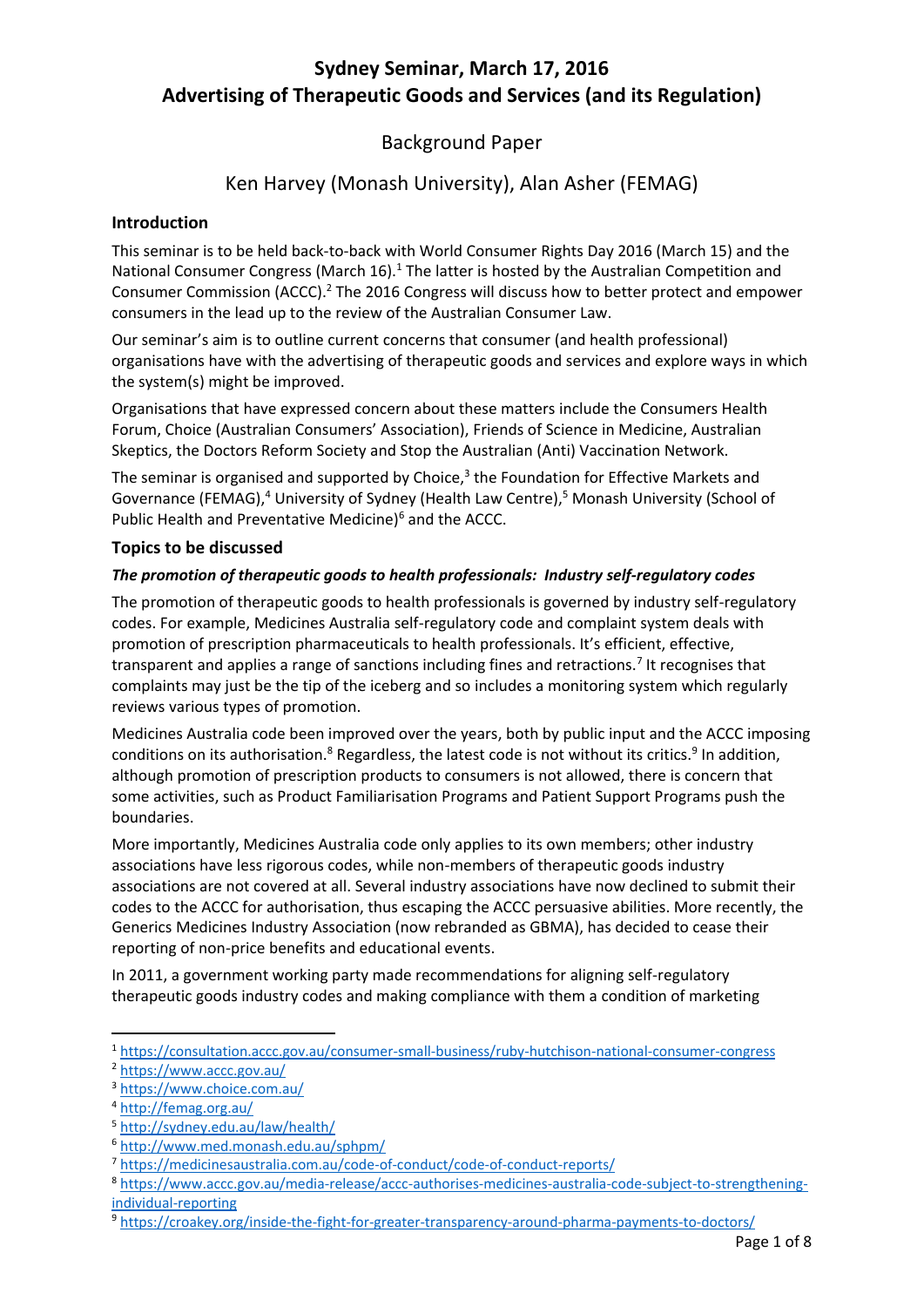authorisation by the Therapeutic Goods Administration.<sup>10</sup> Regrettably, an Implementation Advisory Group set up by the former government has not been progressed by the current government.<sup>11</sup>

A Therapeutic Goods Amendment (Pharmaceutical Transparency) Bill (2013) was proposed by Senator Richard Di Natale to create offences related to the provision of payments, services or certain other inducements to medical practitioners by pharmaceutical companies. This did not proceed due to the government's preference for self-regulation.<sup>12</sup>

#### *The promotion of therapeutic goods to consumers*

The *Therapeutic Goods Act 1989* and *Regulations 1990* created a Therapeutic Goods Advertising Code (based on the WHO Ethical Criteria for Medicinal Drug Promotion), a Code Council and a Complaint Resolution Panel (CRP). In addition, there are industry codes of practice. Limited preclearance of print and television (but not Internet) advertisements is delegated to industry associations. The Therapeutic Goods Administration (TGA) has overall responsibility for the successful operation of the system and provides information both on advertising requirements and the various places complaints can be sent, which includes itself.<sup>13</sup>

The CRP receives, considers and determines complaints about advertisements directed to consumers in TV, radio, the internet, newspapers, magazines, displays (except inside individual shops) and cinematographic film. Complaints about advertisements directed to consumers in all other media (e.g. leaflets, brochures, catalogues, shelf talkers) are addressed by industry selfregulatory associations. The CRP offers a central complaints mailbox and sends complaints that do not fall within its jurisdiction to the most appropriate authority. For example, a complaint about the advertising of a product that had not been entered into the Australian Register of Therapeutic Goods  $(ARTG)^{14}$  would be sent to the TGA.

The CRP makes public its determination of complaints<sup>15</sup> but other authorities are not so transparent. Unfortunately, the CRP has no power to enforce its determinations. As a result, non-compliance is common. These cases are then passed to the TGA who, after a review of the case (usually delayed) may issue a Regulation 9 order for compliance.<sup>16</sup> Once again this can be ignored  $\&/$  or the process delayed by appeals to the Minister, the Administrative Appeals Tribunal, &/or withdrawing the product from the market and re-listing an identical one with similar claims.

Not surprisingly, recommendation 56, from the recent Stage 2 Report from the Review of Medicines and Medical Devices Regulation stated that the entire CRP / TGA system of handling complaints should be revamped.<sup>17</sup>

The food-medicine interface is another problem.<sup>18,19</sup> Increasingly, a number of products (especially those used for body-building and weight loss) are classified as foods to take advantage of the regulatory confusion over who is responsible for products bridging the food-medicine interface.<sup>20</sup>

The ACCC has become involved in the promotion of therapeutic goods to consumers when product sponsors are intransigent &/or the case involves important issues of consumer protection. Recent

1

<sup>10</sup> <http://www.health.gov.au/internet/main/publishing.nsf/Content/RPGD-Promotion-of-Therapeutic-Goods> <sup>11</sup> [http://www.health.gov.au/internet/main/publishing.nsf/Content/RPGD-Promotion-of-Therapeutic-Goods-](http://www.health.gov.au/internet/main/publishing.nsf/Content/RPGD-Promotion-of-Therapeutic-Goods-Codes-of-Conduct-ToR)[Codes-of-Conduct-ToR](http://www.health.gov.au/internet/main/publishing.nsf/Content/RPGD-Promotion-of-Therapeutic-Goods-Codes-of-Conduct-ToR)

<sup>12</sup> <http://tinyurl.com/hatagv4>

<sup>13</sup> <https://www.tga.gov.au/regulation-therapeutic-goods-advertising-australia>

<sup>14</sup> <https://www.tga.gov.au/australian-register-therapeutic-goods>

<sup>15</sup> <http://www.tgacrp.com.au/index.cfm?pageID=13>

<sup>16</sup> <https://www.tga.gov.au/decisions-relation-complaints-about-advertisements-sorted-date>

<sup>17</sup> [http://www.health.gov.au/internet/main/publishing.nsf/Content/Expert-Review-of-Medicines-and-Medical-](http://www.health.gov.au/internet/main/publishing.nsf/Content/Expert-Review-of-Medicines-and-Medical-Devices-Regulation)[Devices-Regulation](http://www.health.gov.au/internet/main/publishing.nsf/Content/Expert-Review-of-Medicines-and-Medical-Devices-Regulation)

<sup>18</sup> <https://theconversation.com/regulations-around-food-medicine-products-fail-to-protect-consumers-14360>

<sup>19</sup> [http://www.abc.net.au/news/2016-03-01/supplements-linked-to-at-least-6-australian-organ](http://www.abc.net.au/news/2016-03-01/supplements-linked-to-at-least-6-australian-organ-transplants/7207472)[transplants/7207472](http://www.abc.net.au/news/2016-03-01/supplements-linked-to-at-least-6-australian-organ-transplants/7207472)

<sup>20</sup> <https://www.tga.gov.au/community-qa/food-and-medicine-regulation>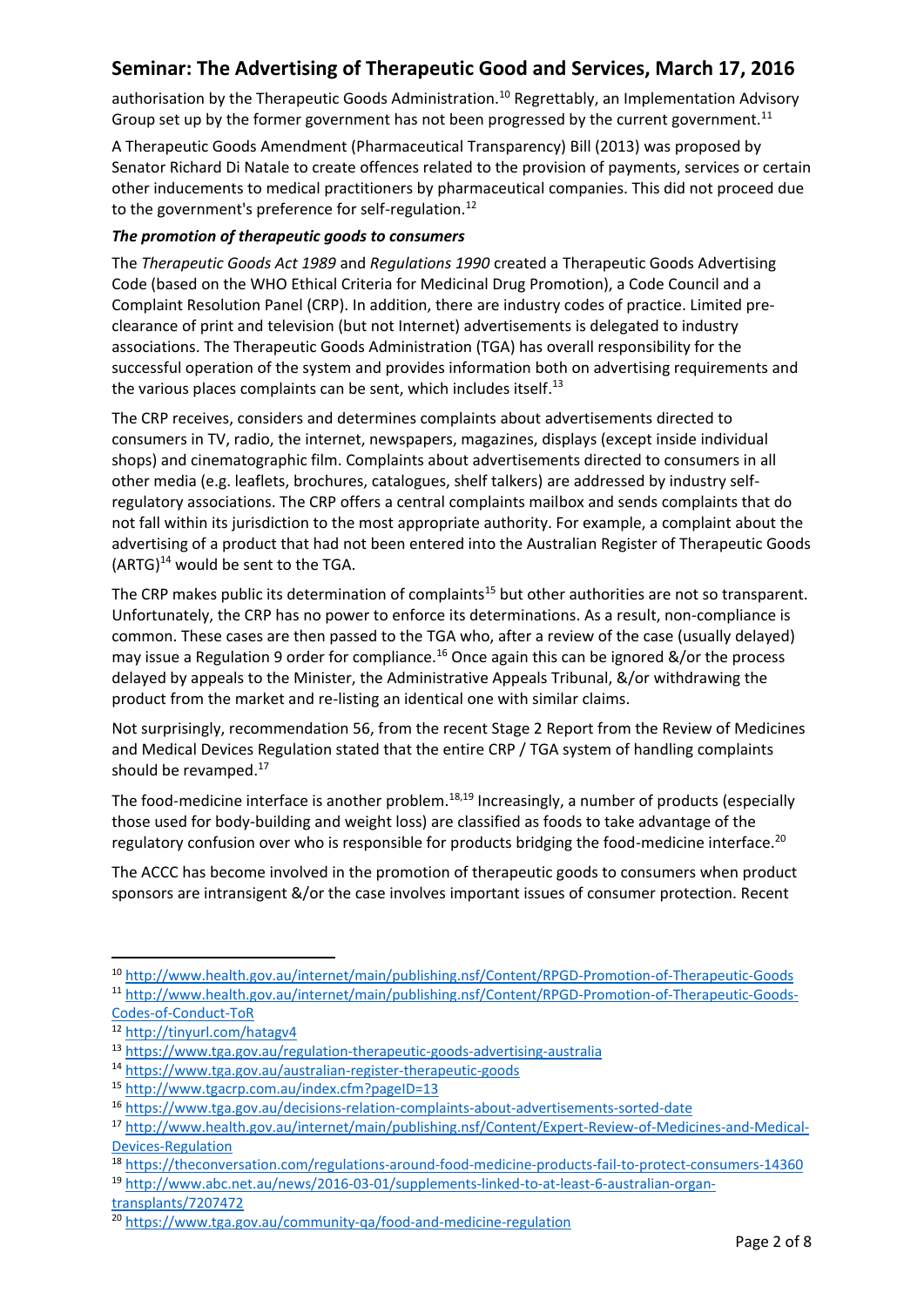examples include Sensaslim,<sup>21</sup> Homeopathy Plus,<sup>22</sup> Nurofen,<sup>23</sup> and Breast Check.<sup>24</sup> Mr Rod Sims (ACCC Chair) has noted consumer issues in the health and medical sector remain a priority in 2016.<sup>25</sup>

Unlike the TGA, the ACCC has both the culture and teeth to pursue deceptive claims and is at arm's length from the therapeutic goods industry. It has been suggested that one option for revamping the complaint system would be reconstituting an expanded CRP under the auspices of the ACCC (and National Consumer Law). The CRP would then become a one-stop-shop for all complaints about the promotion of therapeutic goods to consumers and would triage worked up complaints to the ACCC, TGA, FSANZ, State Health Departments and industry associations as appropriate. It would also be responsible for maintaining a master public complaint register, distilling key educational messages and commissioning monitoring of advertising.

#### *Promotion of therapeutic services by registered health professionals*

The Australian Health Practitioner Regulation Agency (AHPRA) was set up by the Health Practitioner Regulation National Law (the National Law), in force in each state and territory which came into effect on 1 July 2010. <sup>26</sup> This law means that for the first time in Australia, 14 health professions are regulated by nationally consistent legislation under the National Registration and Accreditation Scheme (NRAS).

AHPRA supports the 14 National Boards that are responsible for regulating the health professions. The primary role of the National Boards is to protect the public; they set standards and policies that all registered health practitioners must meet. Each Board has entered into a health profession agreement with AHPRA which sets out the fees payable by health practitioners, the annual budget of the Board and the services provided by AHPRA.

The Agency Management Committee oversees the work of AHPRA. The Chair is Mr Michael Gorton AM. AHPRA is responsible to the COAG Health Council, currently Chaired by the South Australian Health Minister, Jack Snelling.<sup>27</sup>

The 2015 Independent Review of NRAS noted significant achievements in the five years since it had been established.<sup>28</sup> However, it also highlighted the need for AHPRA to respond more effectively to complaints about registered health professionals. The latter issue has attracted considerable media attention of late because of concern that AHPRA and the Chiropractic Board have failed to protect the public from unlawful advertising by chiropractors and that their complaint procedures are nontransparent, inefficient and ineffective.<sup>29</sup>

For example, despite hundreds of complaints, submitted over many years, AHPRA and the Chiropractic Board have never published specific determinations about these complaints. Public complaint determinations would inform practitioners and consumers what claims were, or were not, judged in breach of s.133 of the National Law. Instead, until very recently the Chiropractic Board has merely repeatedly expressed concern that practitioners may be in breach of advertising requirements, urged them to obey the National Law and practice in an evidence-based manner.<sup>30</sup>

On March 7, 2016 the Chiropractic Board issued a media release and a statement on advertising that, for the first time, named some common advertising claims the Board believed lacked sufficient evidence to justify them.<sup>31</sup> The Board strongly encouraged practitioners to review their advertising

**.** 

<sup>21</sup> [https://www.accc.gov.au/media-release/court-finds-sensaslim-misled-franchisees-about-peter-fosters](https://www.accc.gov.au/media-release/court-finds-sensaslim-misled-franchisees-about-peter-fosters-involvement)[involvement](https://www.accc.gov.au/media-release/court-finds-sensaslim-misled-franchisees-about-peter-fosters-involvement)

<sup>22</sup> <http://www.accc.gov.au/media-release/court-finds-homeopathy-plus-vaccine-claims-misleading>

<sup>23</sup> <http://www.accc.gov.au/media-release/court-finds-nurofen-made-misleading-specific-pain-claims>

<sup>24</sup> <http://www.accc.gov.au/media-release/court-finds-breast-imaging-provider-engaged-in-misleading-conduct>

<sup>25</sup> <http://www.accc.gov.au/speech/accc-compliance-and-enforcement-priorities-for-2016>

<sup>26</sup> <http://www.ahpra.gov.au/About-AHPRA/Who-We-Are.aspx>

<sup>27</sup> <http://www.coaghealthcouncil.gov.au/>

<sup>28</sup> [http://www.coaghealthcouncil.gov.au/Publications/Reports/ArtMID/514/ArticleID/68/The-Independent-](http://www.coaghealthcouncil.gov.au/Publications/Reports/ArtMID/514/ArticleID/68/The-Independent-Review-of-the-National-Registration-and-Accreditation-Scheme-for-health-professionals)[Review-of-the-National-Registration-and-Accreditation-Scheme-for-health-professionals](http://www.coaghealthcouncil.gov.au/Publications/Reports/ArtMID/514/ArticleID/68/The-Independent-Review-of-the-National-Registration-and-Accreditation-Scheme-for-health-professionals)

<sup>29</sup> <http://www.medreach.com.au/?p=1464>

<sup>30</sup> <http://tinyurl.com/js6dm3q>

<sup>31</sup> <http://www.chiropracticboard.gov.au/News/2016-03-07-statement-on-advertising.aspx>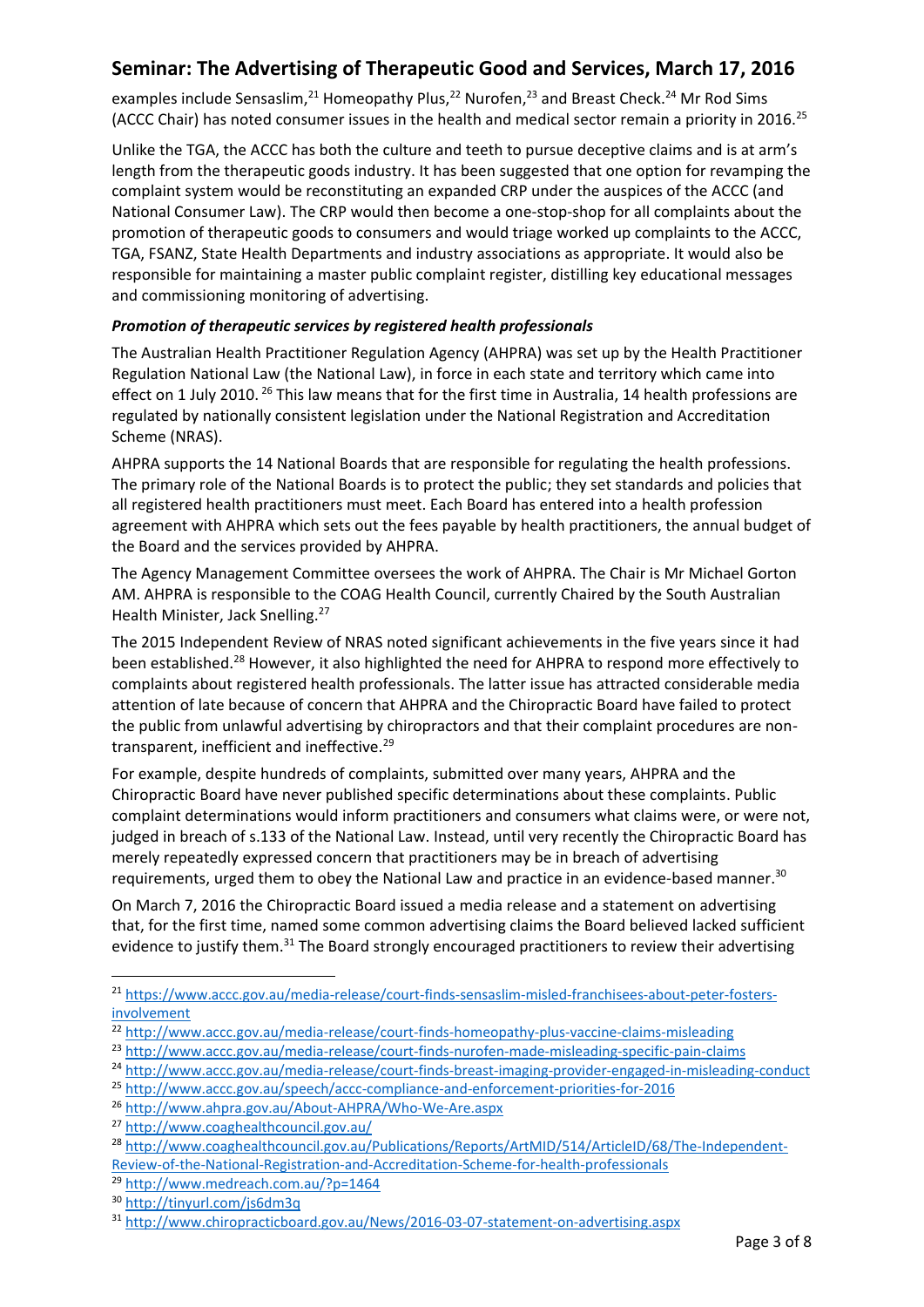to ensure it complied with the requirements of the National Law; otherwise they risked prosecution and/or disciplinary action. It remains to be seen what effect this more specific statement will have.

It's been said that AHPRA is "an expensive experiment" that has partially failed; that its powers to investigate complaints about registered practitioners should be handed back to the States, and a much reduced AHPRA should simply maintain the national registration database.<sup>32</sup>

Less radically, it has been suggested that AHPRA should publish specific determinations about each complaint received, noting what claims did, or did not, breach the National Law. In addition, AHPRA should use Part 7, of the National Law to prosecute advertising offenders in the Magistrates Court (maximum penalties available for this statutory offence are \$5 000 for an individual and \$10 000 for a body corporate). Part 8 of the National Law should be used to sanction recalcitrant practitioners for repeated advertising offences. Penalties available under Part 8 include cautions, accepting undertakings, placing conditions of the practitioner's registration or, for professional misconduct, referral to a tribunal with the power to impose additional penalties, including a fine of up to \$30 000. Another advantage of using Part 7 and 8 of the National Law is that Court and Tribunal Decisions about individual practitioners are published on the AHPRA web site.

Finally, it should be noted that non-evidenced based practice is not restricted to chiropractors; other Boards are grappling with similar issues.<sup>33</sup>

#### *Promotion of therapeutic services by unregistered health professionals*

National registration of health professions by AHPRA aims to ensure a minimal level of education and training, appropriate standards of professional behaviour and effective and efficient complaint mechanisms.

Naturopaths and many other complementary medicine (CM) practitioners have not achieved national registration, in part because of division in their ranks, but also because of their varied training. CM practitioners may be members of professional associations (which are numerous) but this does not necessarily ensure evidence-based practice, continuing professional education or good complaint handling processes.

State based health complaints entities and/or the ACCC are available for complaints about unregistered practitioners but they have problems, for example a practitioner sanctioned in one State may simply move to another.

In 2011 the Australian Health Ministers' Advisory Council (AHMAC) released a consultation paper on, "Options for regulation of unregistered health practitioners" and in 2015 the final, "National Code of Conduct for health care workers" was released. $34$  Clause 9 (c) of the Code states: "a health care worker must not make claims either directly to clients or in advertising or promotional materials about the efficacy of treatment or services he or she provides if those claims cannot be substantiated".

It was recommended that:

- the "National Code of Conduct for health care workers" be the basis for enactment of a nationally consistent code-regulation regime for all health care workers.
- iurisdictions enact or amend legislation to give effect to the National Code of Conduct and a nationally consistent code-regulation regime for health care workers.
- an independent review of the national code-regulation regime be initiated by Health Ministers following five years of the regime's operation or an earlier review if requested by Health Ministers.

While Victoria has recently introduced appropriate legislation,<sup>35</sup> it remains for all State and Territory jurisdictions to progress legislative changes to give effect to the National Code. In addition, a lead

 $\overline{a}$ 

<sup>32</sup> <http://www.publish.csiro.au/paper/AH15187.htm>

<sup>33</sup> [http://www.theage.com.au/victoria/camberwell-gp-geoff-kemp-fighting-for-his-medical-licence-20160301](http://www.theage.com.au/victoria/camberwell-gp-geoff-kemp-fighting-for-his-medical-licence-20160301-gn7lzk.html) [gn7lzk.html](http://www.theage.com.au/victoria/camberwell-gp-geoff-kemp-fighting-for-his-medical-licence-20160301-gn7lzk.html)

<sup>34</sup> <http://tinyurl.com/h9y5ddr>

<sup>35</sup> <http://www.premier.vic.gov.au/new-laws-to-crack-down-on-dodgy-health-providers/>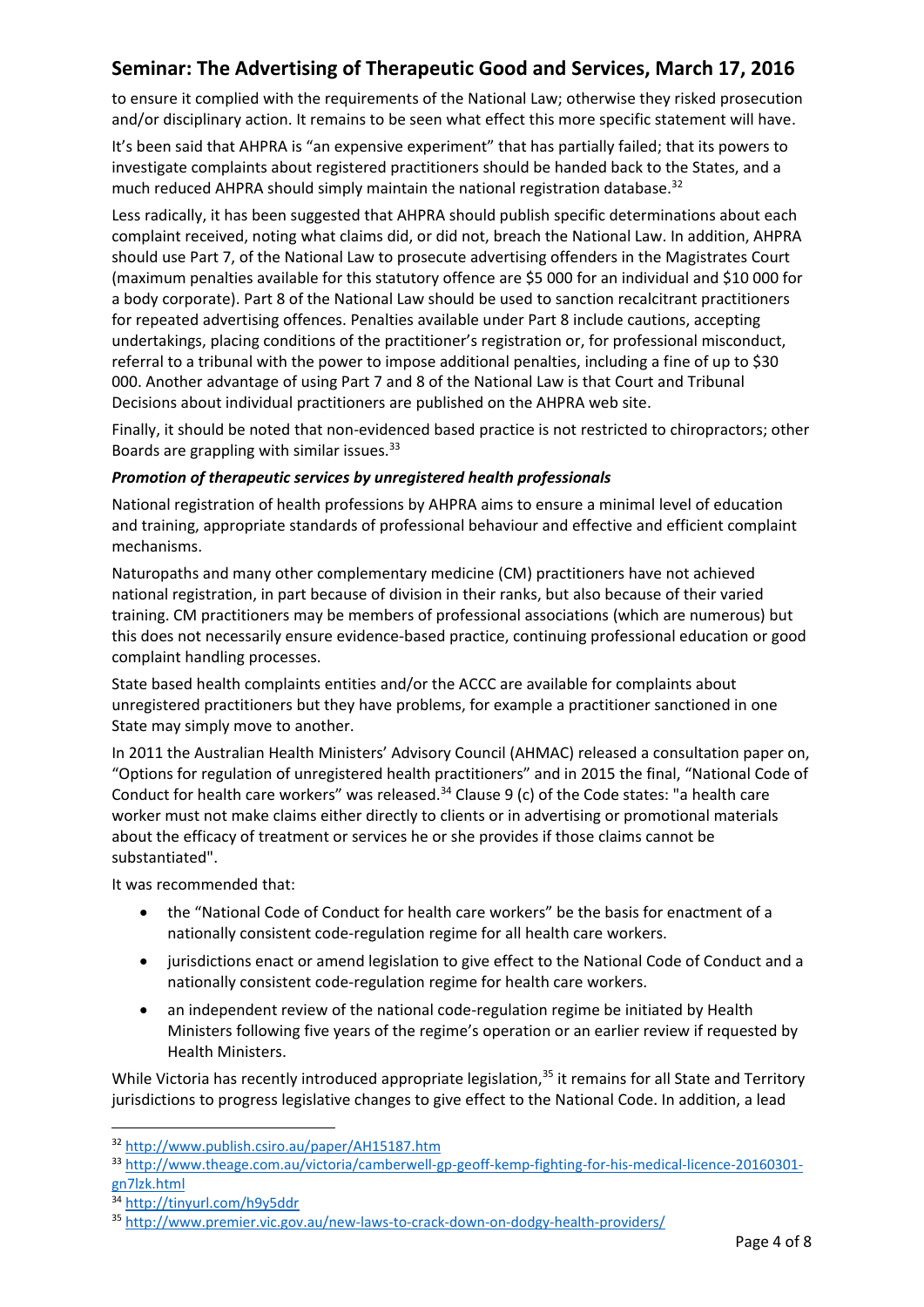jurisdiction is still to be determined to administer a national register of prohibition orders; develop and maintain explanatory materials and establish a common framework for data collection and performance reporting. More action is required.

#### *Past history*

**.** 

The history, reviews and consultations on the promotion of therapeutic goods and services are tabulated in Appendix I and II. While many useful (and repeated) recommendations have been made over the years there has been limited implementation, in particular, we still lack timely and effective penalties for violations of the Therapeutic Goods Advertising Code.

The reasons for this procrastination are varied, ranging from changing bureaucrats, changing Ministers, changing governments and changing policies; the most recent of which has been the current government's, "cutting red tape" agenda which pre-empted the TGA's 2013 "Regulation Impact Statement: Regulating the advertising of therapeutic goods to the general public" with a new "Expert Review of Medicines and Medical Devices Regulation".<sup>36</sup>

Some possible recommendations for government that could be considered by seminar participants are listed in Appendix III.

<sup>36</sup> [http://www.health.gov.au/internet/ministers/publishing.nsf/Content/health-mediarel-yr2014](http://www.health.gov.au/internet/ministers/publishing.nsf/Content/health-mediarel-yr2014-dutton091.htm) [dutton091.htm](http://www.health.gov.au/internet/ministers/publishing.nsf/Content/health-mediarel-yr2014-dutton091.htm)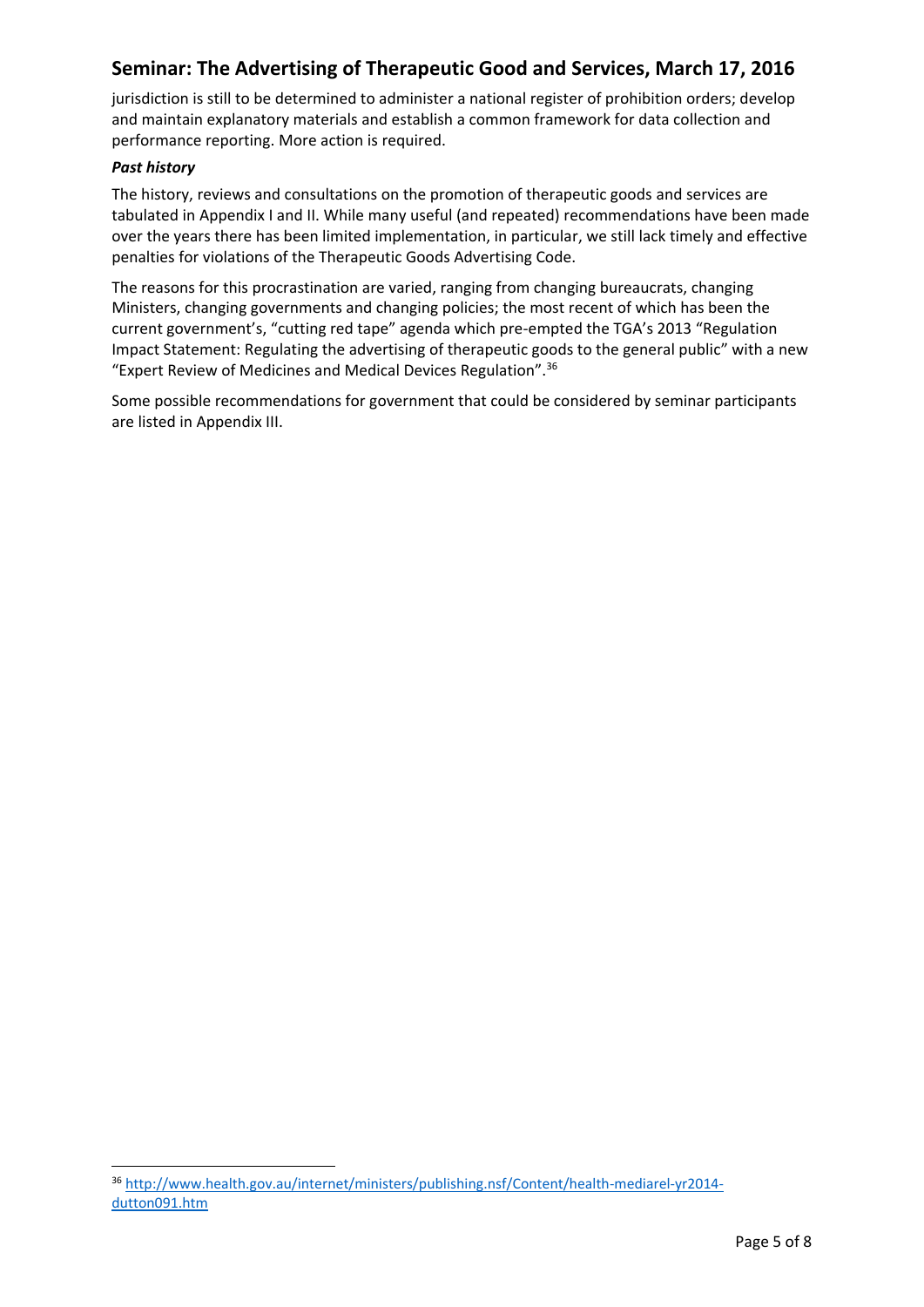**Appendix I. History, reviews and consultations on the promotion of therapeutic goods**

| <b>Date</b> | <b>Initiative</b>                                                                                                                                                                                                                                                                                                                                       |
|-------------|---------------------------------------------------------------------------------------------------------------------------------------------------------------------------------------------------------------------------------------------------------------------------------------------------------------------------------------------------------|
| 1997        | Amendments to Therapeutic Goods Act 1989 established the Therapeutic Goods<br>$\bullet$<br>Advertising Code, the Therapeutic Goods Advertising Code Council and the Complaints<br><b>Resolution Panel</b>                                                                                                                                               |
| 1999        | Major review of advertising arrangements established principles-based code and<br>$\bullet$<br>expansion of approval and complaints processes to additional forms of therapeutic<br>goods advertising                                                                                                                                                   |
| 2002        | Proposal for a Trans Tasman Agency to Regulate Therapeutic Products (TGA/Medsafe)<br>$\bullet$<br>Report of a Review of Advertising Therapeutic Products in Australia and New Zealand<br>$\bullet$                                                                                                                                                      |
| 2003        | Therapeutic Goods Amendment Act 2003, amended legislation relating to advertising<br>$\bullet$<br>Report of Expert Committee on Complementary Medicines in the Health System<br>$\bullet$                                                                                                                                                               |
| 2005        | Description of the joint (Trans-Tasman) regulatory scheme for the advertising of<br>therapeutic products                                                                                                                                                                                                                                                |
| 2006        | Consultation (Draft) Regulation Impact Statement on the proposed amendments to<br>$\bullet$<br>the current regulatory system for herbal and homoeopathic medicines in Australia                                                                                                                                                                         |
| 2007        | Consultation draft (Trans-Tasman) advertising rule<br>$\bullet$                                                                                                                                                                                                                                                                                         |
| 2008        | Regulation of homoeopathic and anthroposophic medicines in Australia                                                                                                                                                                                                                                                                                    |
| 2009        | Draft Guideline for Levels and Kinds of Evidence for Listed Medicines with Indications<br>$\bullet$<br>and Claims for Weight Loss                                                                                                                                                                                                                       |
| 2010        | TGA Consultation: Improving advertising arrangements for therapeutic goods<br>$\bullet$                                                                                                                                                                                                                                                                 |
| 2011        | Consultation and Report of the Working Group on Promotion of Therapeutic Products<br>$\bullet$<br>Report of the Review to improve the transparency of the Therapeutic Goods<br>$\bullet$<br>Administration<br>ANAO Report. Therapeutic Goods Regulation: Complementary Medicines<br>$\bullet$<br>TGA reforms: A blueprint for TGA's future<br>$\bullet$ |
| 2012        | Delivering reforms - Implementation plan for TGA Reforms<br>$\bullet$<br>TGA Advertising regulatory framework: Options for reform<br>$\bullet$                                                                                                                                                                                                          |
| 2013        | TGA Consultation Regulation Impact Statement: Regulating the advertising of<br>therapeutic goods to the general public                                                                                                                                                                                                                                  |
| 2014        | Expert Review of Medicines and Medical Devices Regulation (Government de-<br>$\bullet$<br>regulation agenda)<br>Australian and New Zealand Governments agreed to cease efforts to establish a joint<br>$\bullet$<br>therapeutic products regulator                                                                                                      |
| 2015        | Expert Review of Medicines and Medical Devices Regulation: recommendations and<br>$\bullet$<br>stakeholder forum                                                                                                                                                                                                                                        |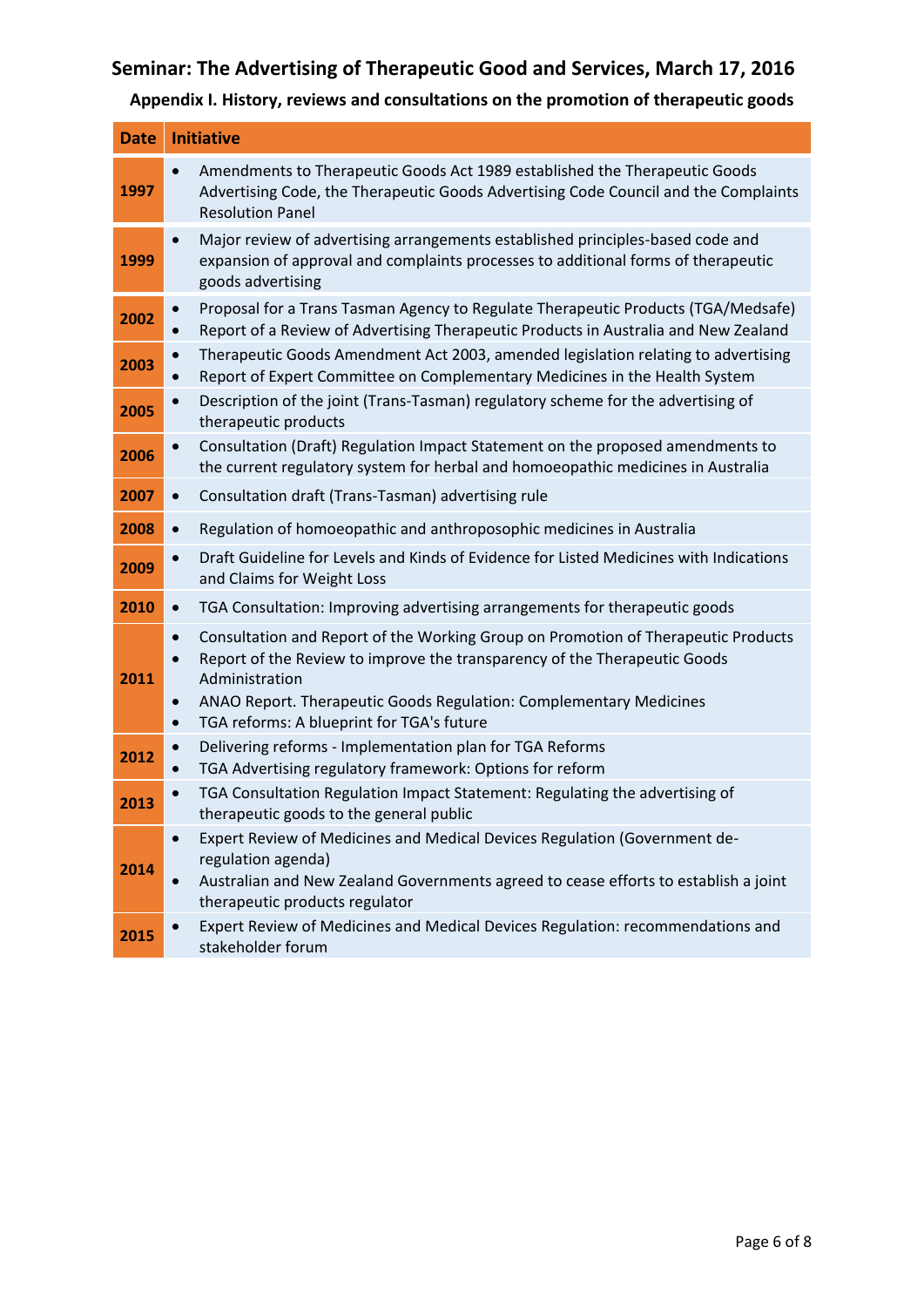**Appendix II. Reviews and consultations on the promotion of therapeutic services**

| <b>Date</b> | <b>Initiative</b>                                                                                                                                                                                                                                                                                                         |
|-------------|---------------------------------------------------------------------------------------------------------------------------------------------------------------------------------------------------------------------------------------------------------------------------------------------------------------------------|
| 2006        | Council of Australian Governments (COAG) agrees to establish a single national<br>registration scheme for health professionals                                                                                                                                                                                            |
| 2008        | COAG members sign Intergovernmental Agreement to establish National Scheme<br>$\bullet$                                                                                                                                                                                                                                   |
| 2009        | Consultation on the National Scheme with stakeholders<br>$\bullet$                                                                                                                                                                                                                                                        |
| 2010        | Ministerial Council approves mandatory registration standards developed by National<br>$\bullet$<br><b>Boards</b><br>National Law and the National Scheme begin, National Boards start regulating 10<br>$\bullet$<br>professions, AHPRA begins operations, 500,000 health practitioners transfer to<br>national registers |
| 2011        | AHPRA and National Boards release National Registration and Accreditation Scheme<br>$\bullet$<br>Strategy<br>National public consultation on options for the regulation of unregistered health<br>practitioners (AHMAC)                                                                                                   |
| 2013        | AHMAC agreed in principle for a single national Code of Conduct for unregistered<br>$\bullet$<br>health practitioners                                                                                                                                                                                                     |
| 2014        | Second national public consultation on proposed National Code (AHMAC)<br>$\bullet$                                                                                                                                                                                                                                        |
| 2015        | Report of the independent three-year review of the National Registration and<br>$\bullet$<br>Accreditation Scheme released and COAG Health Council responds.<br>COAG Final Report, A National Code of Conduct for (unregistered) health care workers                                                                      |